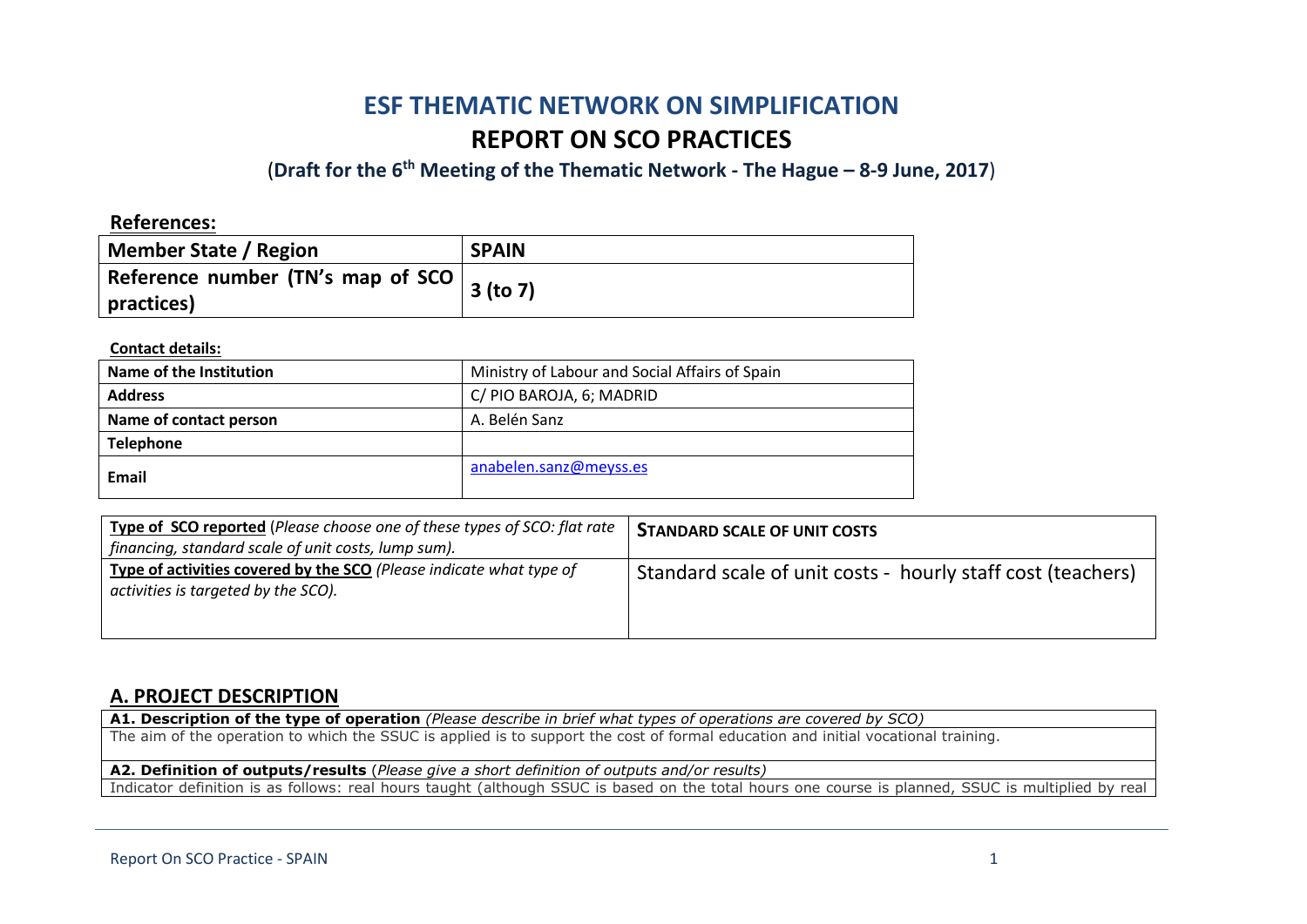#### **ESF THEMATIC NETWORK ON SIMPLIFICATION**

**REPORT ON SCO PRACTICES**

#### (**Draft for the 6th Meeting of the Thematic Network - The Hague – 8-9 June, 2017**)

hours taught –it means if any hours is not taught has to be discount of the final declaration).

**A3. Beneficiaries** *(please indicate the types of beneficiaries involved in the operations covered by SCO)*

Educational public bodies

**A4. Target group(s)** *(Please list target groups within projects covered by SCO)*

People in education and initial vocational training

# **B. METHODOLOGY AND CALCULATION METHOD**

**B.1 Methodology** *(please indicate which methodology/ies has/have been used: Fair, equitable and verifiable method / use of existing EU schemes for similar types of operation and beneficiary / Use of existing own national schemes for similar types of operations and beneficiaries / use of rates and specific methods enshrined in the regulation or in a delegated act / use of a draft budget /combination of methodologies). Please indicate if the concerned SCO has been covered by Art. 14(1) ESF)*

The standard scale of unit costs has been defined by using a fair, equitable and verifiable method according to Art. 67.(5).(a) of the CPR. One the one hand, links to national legislation have been used to determine the value of the wage contribution for employees' participation in education and initial vocational training and on the other hand, links to Educational services declaration and school calendar setting out by Responsible Public bodies.

#### **B.2 Calculation Methods** *(please describe how the calculations have been made)*

Taking into account standard scales of unit costs can be used to calculate all or part of the eligible costs of an operation on the basis of quantified activities, input, outputs or results multiplied by standard scales of unit costs established in advance; MA has defined the eligible costs calculated on the basis of a direct teaching staff costs per hour of t teaching x number of real and effective taught hours. The cost per hour (cost of taught hour) has been defined in advance by the managing authority. It has been calculated with the annual budgetary law (all teacher are civil servant and their salaries are public) and the educational law establishing all the arrangements for the courses (duration, pupils per course, training planning, etc...) and is shown in the document setting out the conditions for support.

**B.3 Data source** *(please indicate the type of data used and the data source)*

A combination of data has been used:

- **.** legislation data for hourly wage subsidy
- Educational services declaration and school calendar.

### **C. IMPLEMENTATION OF SCO**(*Please describe in brief what implementation rules and conditions have been set out).*

Projects can be implemented only by educational public bodies. Application has to be done with the funding application by the beneficiary (educational public body). MA/IB, as responsible for selecting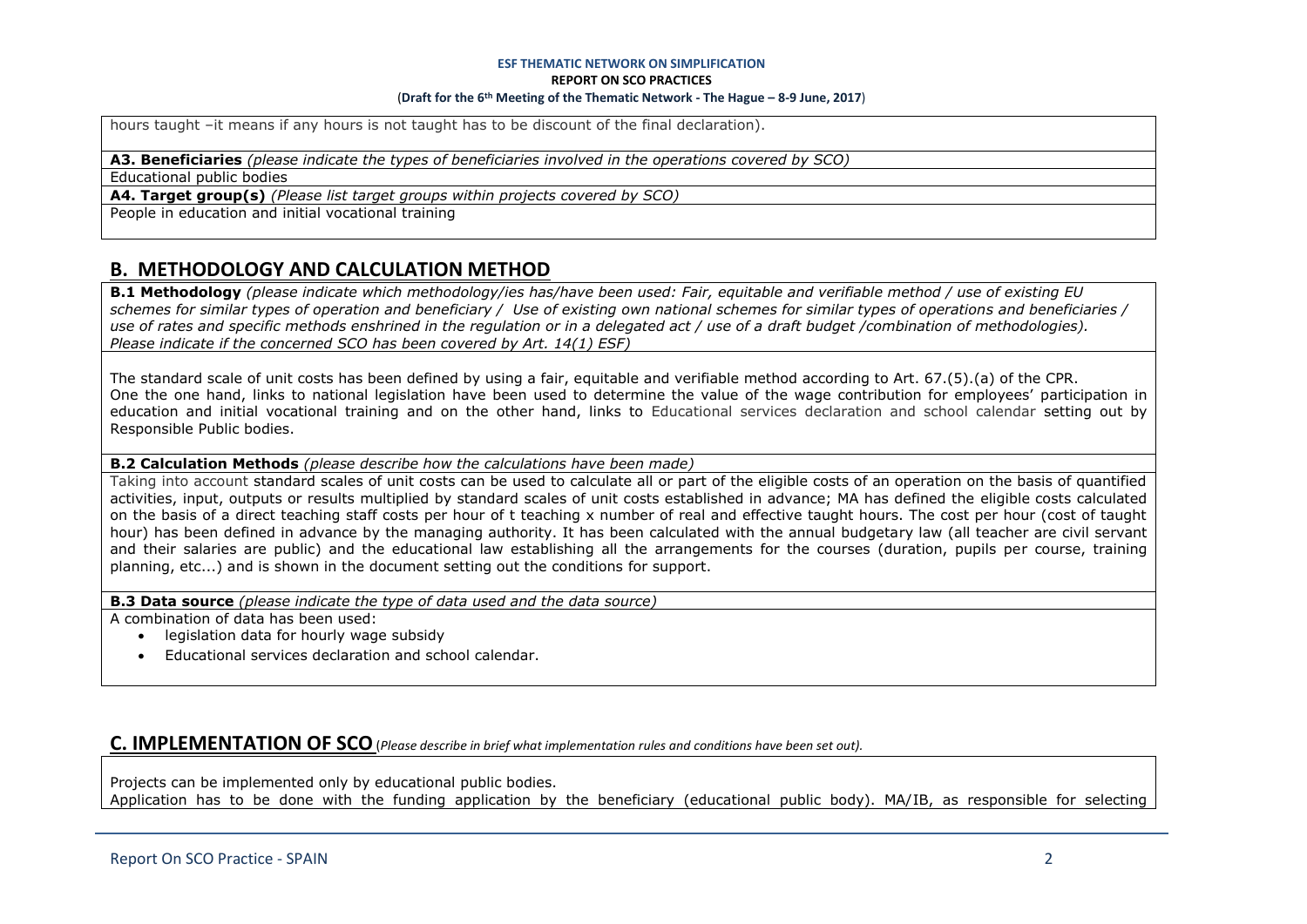#### **ESF THEMATIC NETWORK ON SIMPLIFICATION REPORT ON SCO PRACTICES** (**Draft for the 6th Meeting of the Thematic Network - The Hague – 8-9 June, 2017**)

operations, has to launch documents setting out conditions for support with indications of the method to be applied for determining the costs of the operation and the conditions for payment of the grant.

The IO in collaboration with the education authorities must have identified the selected centers and the actions eligible for the ESF. Likewise, they will be informed of the obligations to be assumed by the center in terms of monitoring and control, as well as the dissemination and publicity of the ESF.

The funds are reimbursed based on the declaration of the number of real teaching-hours (attendance sheets attached) in courses certified by the Director of the centre.

Professional practices teaching hours won´t be counted to be certified to ESF.

Considering combination of simplified cost options are possible in accordance with Article 67(3) CPR, these options may be combined only in the following cases, in order to prevent any double financing of the same expenditure they must each cover different categories of eligible costs; or they must be used for different projects in the same operation;

or they must be used for successive phases of an operation.

Taking into account described operation is based on direct teaching staff costs, covering only one category of eligible costs, it is possible use other options to calculated the rest of the eligible costs. MA has implemented option of flat financing for other costs different than direct teaching staff costs.

### **D. AUDIT TRAIL** *(Please provide a brief description of the audit trail for the concerned SCO, including documents, key contents/conditions and procedures).*

The reimbursement of a unit cost is conditional on the certificate of attendance sheets attached.

Prior to the certification of actions under these Instructions, the intermediary organizations in collaboration with the educational authorities will carry out 100% administrative verifications of the actions and a sample of on-the-spot verifications

In any case, verifications (in addition with guidelines on verifications requirements) at least will be verified: - Established amount of the unit cost schedule for teaching staff A1 and A2 (the have different SSUC), corresponding to the type of operation (Cycle or Program).

- List of execution centers of the actions, with indication of the locality, summary of number of hours given by teachers A1 and A2

- Amount of the eligible expenditure to be certified once the unit cost has been applied.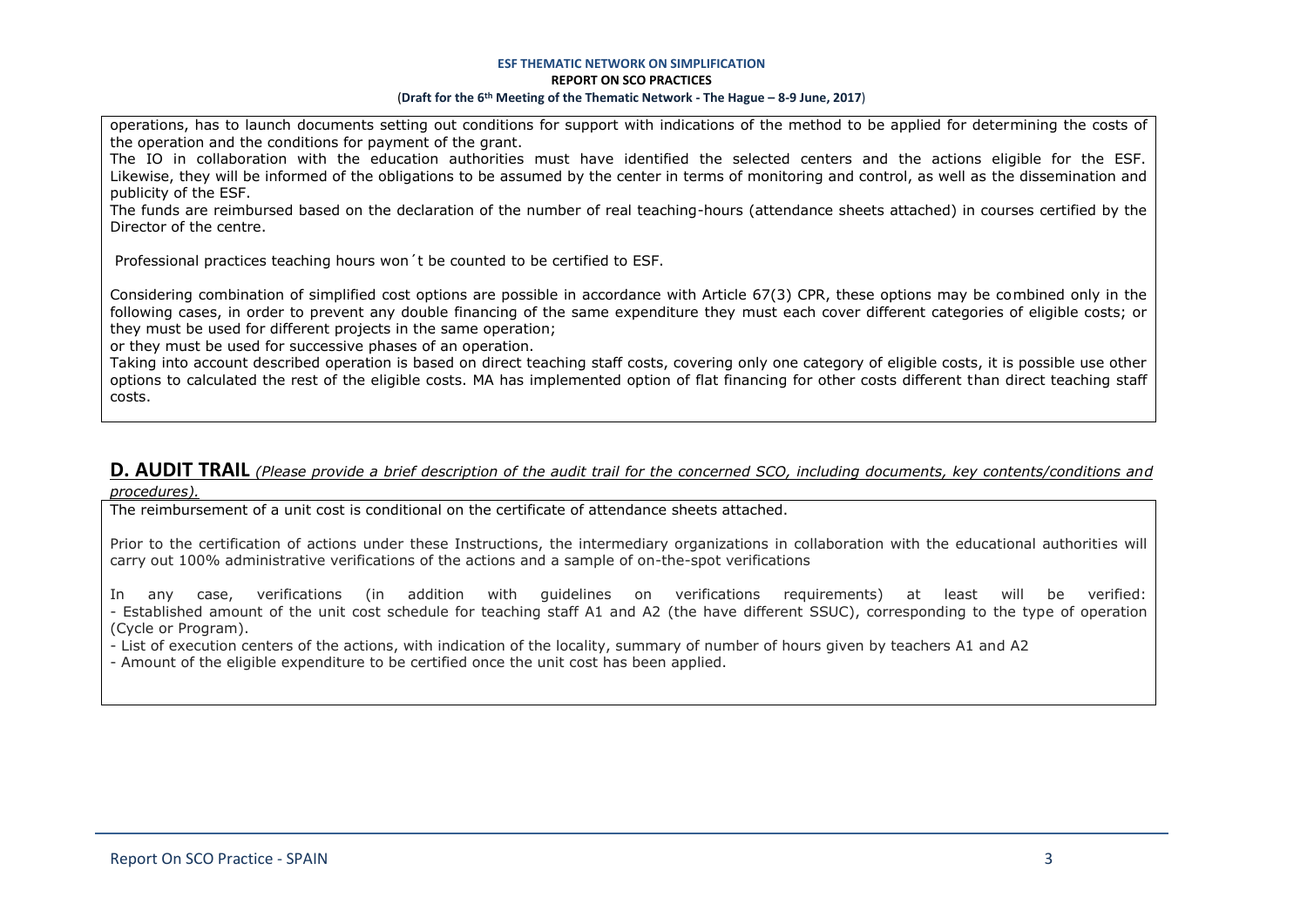# **E. ASSESSMENT BY THE AUDIT AUTHORITY (IES) INCLUDING EVENTUAL EX ANTE ASSESSMENT** *(If*

*relevant, please explain how the audit authority has been involved in preparation and assessment of the SCO).* 

According to the Spanish methodological framework, preparation of unit costs is not consulted with the National Audit Authority. Guidelines to implement SSUC to Direct teaching staff costs in education and initial vocational training were prepared in accordance with Intermediated Bodies and Certifying Authority.

Nevertheless, SSUC system described has been audited by audit authorities with no objections to the methodology.

### **F. IMPACT OR ADDED VALUE FOR THE MA, BENEFICIARIES AND OTHER STAKEHOLDERS** *(Please explain how you have*

*perceived impact/added value of the SCO for the MA, beneficiaries and other stakeholders).* 

The process of calculating SSUC has been not difficult taking into account the amount comes from legislation (budgetary law and educational regulation); but, supporting documents to justify the quantities declare by the beneficiary has been and nowadays is a very huge administrative burden.

## **G. SPECIFIC ISSUES FACED WITHIN CALCULATION AND IMPLEMENTATION OF THE SCO** *(Please indicate any*

*issues/problems/challenges you have experienced when setting out or implementing the SCO, i.e. high workload, state aid, public procurement, national legislation, revenues etc.)*

Calculating on the basis of cost/hours and checking attendance sheets has not any advantage on simplification.

Although verifications and audits will be carried out in a different manner, on the basis of the calculation method used to set the simplified cost and not on the basis of supporting financial documents per project, checking all attendance (per hour, discounting hours not real taught) modify administrative burden from financial documents to attendance sheets documents, with no simplification.

### **H. LESSONS LEARNED AND POINTERS** *(Please indicate any unforeseen practical implications that have emerged and any key lessons you have learned from the*

*development and implementation of the concerned SCO practice).*

In addition to previous paragraph, lesson learnt is SSUC have to be based on, not only easily identifiable quantities, but also, quantities easily to check and follow audit trail.

Concerning SSUC defined in this operation, we have to evolve to the calculation of a SSUC on the basis of direct teaching staff cost, BUT, not checking all attendance sheets but also checking if the complete course has been taught. If so, SSUC will be multiply by all hours of the course.